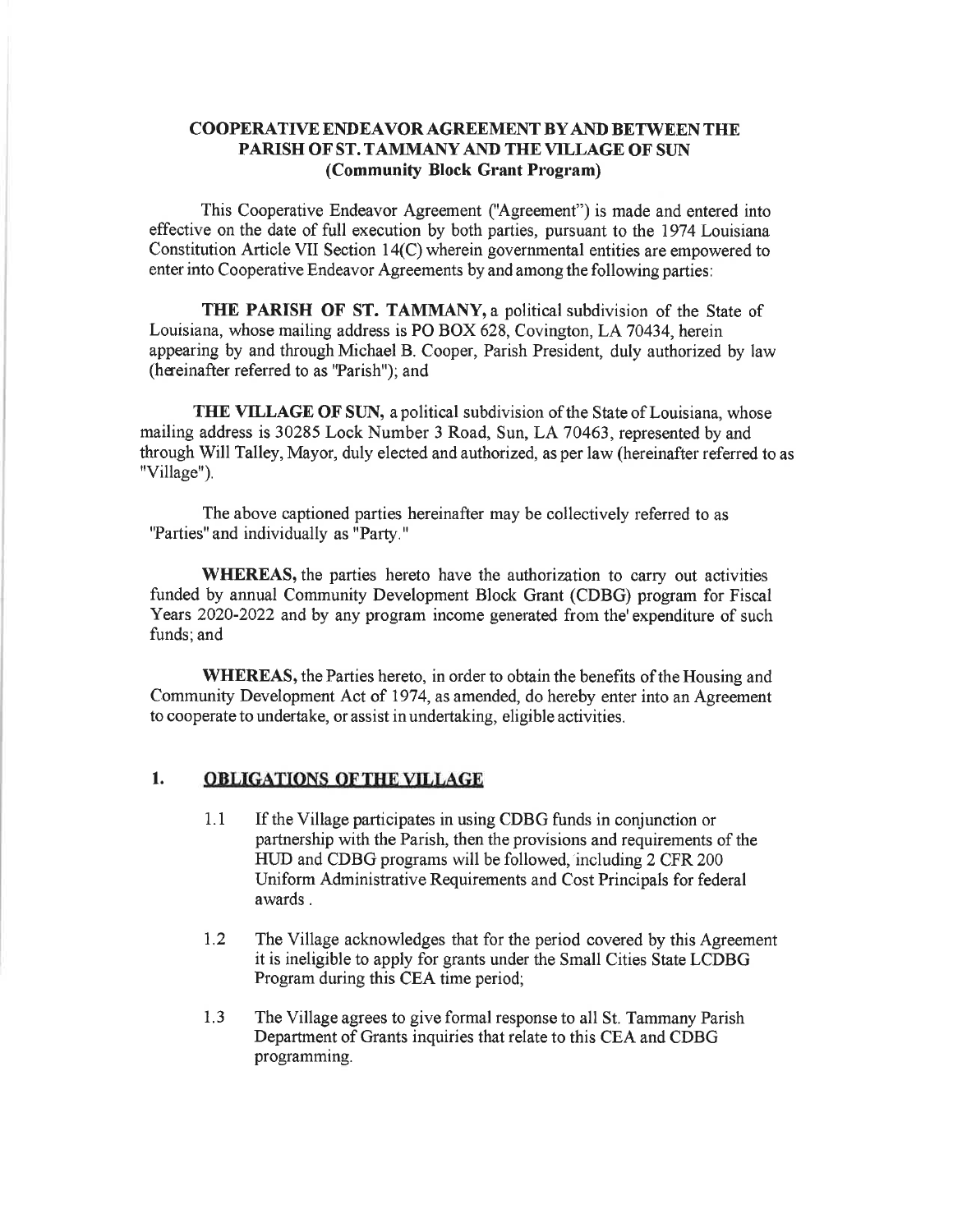## 2. OBLIGATIONS OF THE PARISH

- 2.1 St. Tammany Parish agrees to solicit input for available CDBG funding for approved activities (or in support of activities) provided the Village agrees to comply with HUD regulations and the aforesaid provisions.
- 2.2 St. Tammany Parish, in collaboration with the Village, will develop eligible CDBG aotivities and projects to be carried out within the Village, but cannot guarantee their funding. St. Tammany Parish is responsible for submitting the Consolidated Plan and all annual Action Plans and amendments to HIID.
- 2.3 St. Tammany Parish shall administer the CDBG activities in the Village unless otherwise provided under a sub-grantee Agreement as set forth in 24 CFR 570.503,
- 2.4 Upon notification by HLID of the Urban County 3 year Qualification Notice for the next qualification period, St. Tammany Parish will notify the Village in writing of its right to continue participation or not to participate. The Village agrees to reply timely and in writing to St. Tammany Parish if it chooses to exercise its right.

## 3. TERMINATION AND BINDING NATURE

- 3.1 This Agreement remains in effect until the CDBG funds and program income received with respect to activities carried out during the three-year qualification period for Fiscal Years 2020-2022 are expended and the funded activities completed.
- 3.2 The term of this Agreement shall be for the federal Fiscal Years 2020-2022, which begins October 1, 2019.
- 3.3 Authorized Representation: Each representative herein warrants that he has the requisite authority and permission to enter, sign and bind this office.

IN WITNESS WHERE OF, the Parties have caused this Agreement to be duly executed in multiple originals by the hereunder signed officers, each in the presence of ' the undersigned two (2) oompetent witnesses in St. Tammany Parish, State of Louisiana, as of the dates set forth, below after diligent reading ofthewhole, in various counterparts.